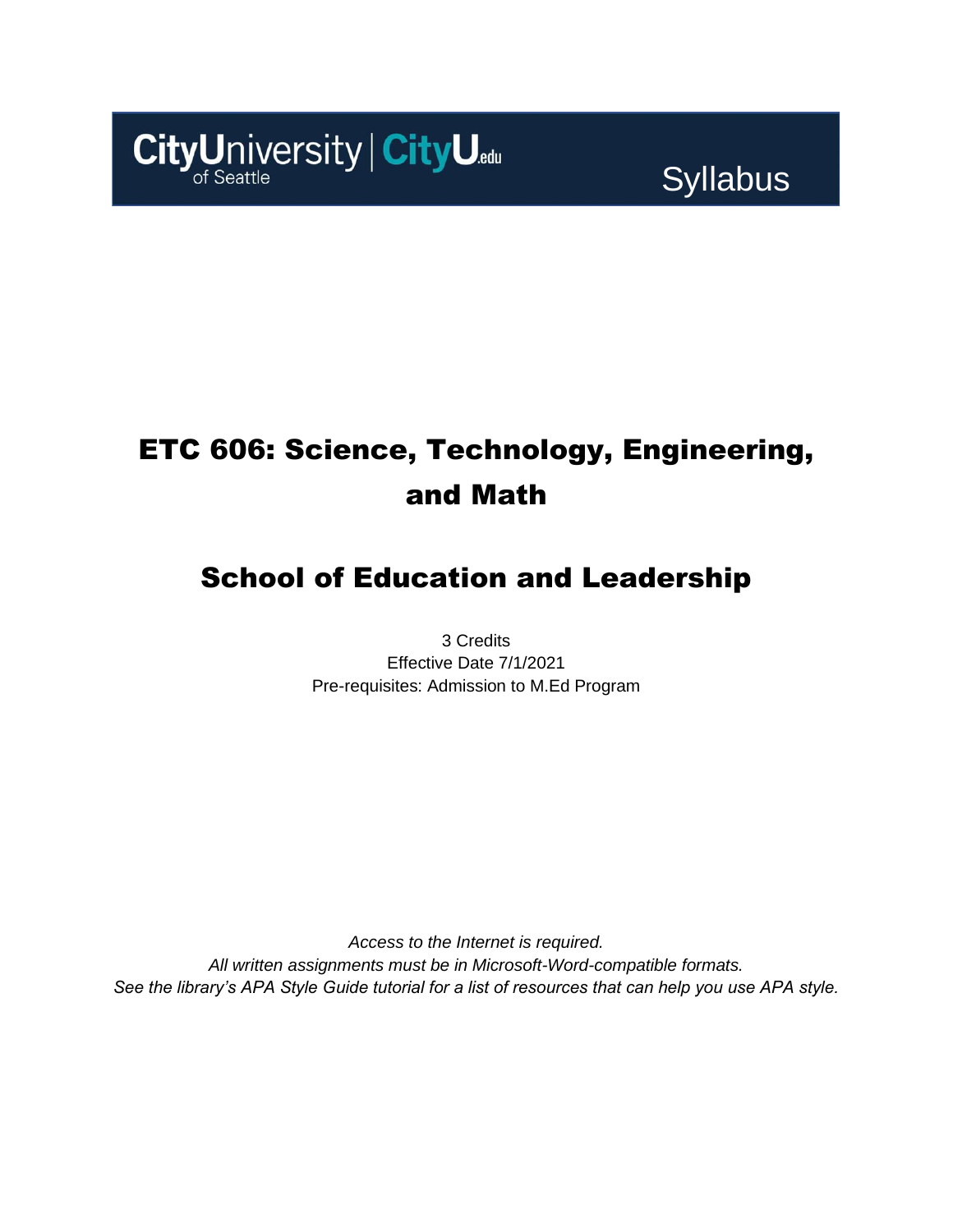# Faculty Information

Professional experience information for instructors is found under *Faculty Information* in the online course menu.

### Contact Information

Contact information for instructors is found under *Faculty Information* in the online course menu.

# Course Description

This course guides candidates to implement student-centered approaches to STEM instruction. Candidates learn to integrate STEM with other content areas to increase relevance and accessibility to students. Social justice is a focus in both the selection of anchoring phenomena to guide instruction and the use of equitable classroom practices. Candidates will reflect upon their past experiences with STEM and their current experiences in the course in order to identify benefits and challenges of STEM instruction to PK-12 students.

# Course Resources

Required and recommended resources to complete coursework and assignments are found on the course [Reading List.](https://cityu.alma.exlibrisgroup.com/leganto/login?auth=SAML) The reading list can be found under *Course Information* in Blackboard as well as from the library homepage ("Find Your Textbook" button).

**Note**: Required resources that must be purchased by the student are tagged "Purchase from a vendor of your choosing." Required resources with a direct link, "Available through CityU Library", are available electronically at no cost to students.

Students in Canada may purchase course resources from the [Canada Bookstore,](https://www.cityubookstore.ca/index.asp) and students outside the U.S. and Canada should contact their advisor or textbook coordinator for additional information.

# Course Outcomes

This course will prepare students to:

• Identify and describe the three dimensions of the Next Generation Science **Standards**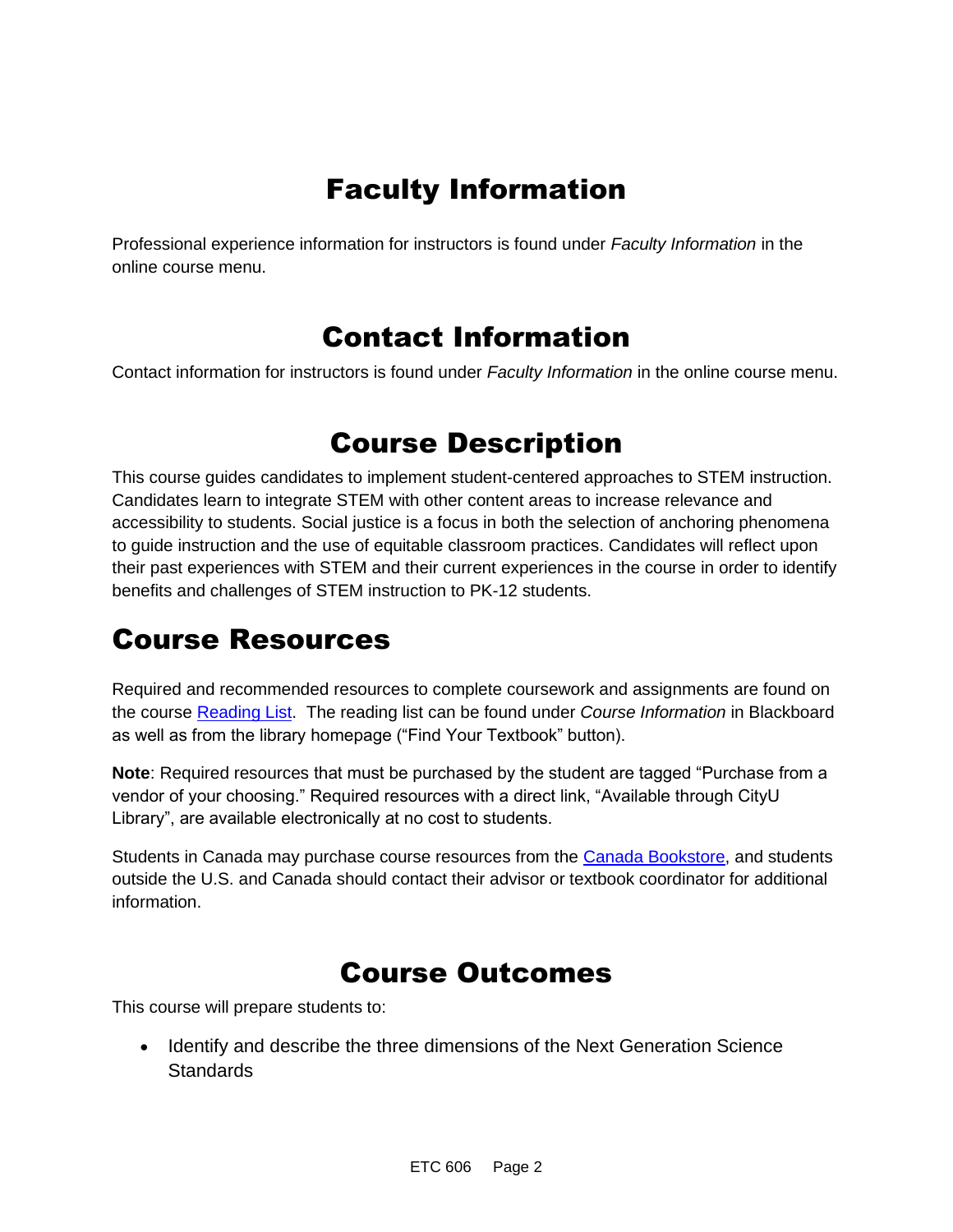- Apply understanding of the NGSS by designing multi-dimensional learning opportunities and assessment
- Describe and integrate student-centered techniques into instruction
- Facilitate productive and equitable student discourse
- Facilitate students' awareness of social justice connections in STEM instruction
- Reflect upon their own strengths and growth areas in STEM instruction

# Shared Agreements

Our primary commitment is to **build relationships** both with each other and within ourselves. We share a *collective goal* of becoming critically conscious educators who are prepared to serve all students in our classrooms. A positive learning experience relies on creating an atmosphere where space is held for *multiple truths* to coexist, and where we begin to *notice and name power dynamics* in our own group and also in the education system, its processes, and its policies. We acknowledge that differences among our identities, social backgrounds and experiences will influence our perspectives and those of others*.* We agree to *share our truths bravely*, to *acknowledge the humanity* of each other and ourselves, and to *look for learning* in ourselves and others.

*\*\*We agree to keep confidential all issues of a personal or professional nature that are discussed in class.\*\**

*\*\*adapted from Color Brave Spaces by Equity Matters (2021)[. www.equitymattersnw.com](http://www.equitymattersnw.com/)*

# Additional Information

This is a new heading for our syllabus template. Programs are using this to list additional information required by accreditors, or core concepts/knowledge/skills.

# Grading Scale

The grades earned for the course will be calculated using City University of Seattle's decimal grading system, found in the current University Catalog [\(https://www.cityu.edu/catalog/\)](https://www.cityu.edu/catalog/).

Grading rubrics with details on how each assignment will be graded are located under *Assignments* and/or in *My Grades* in the online course menu. Students should review the rubric for each assignment prior to completing their work in order to understand how it will be assessed.

# Course Assignments and Grading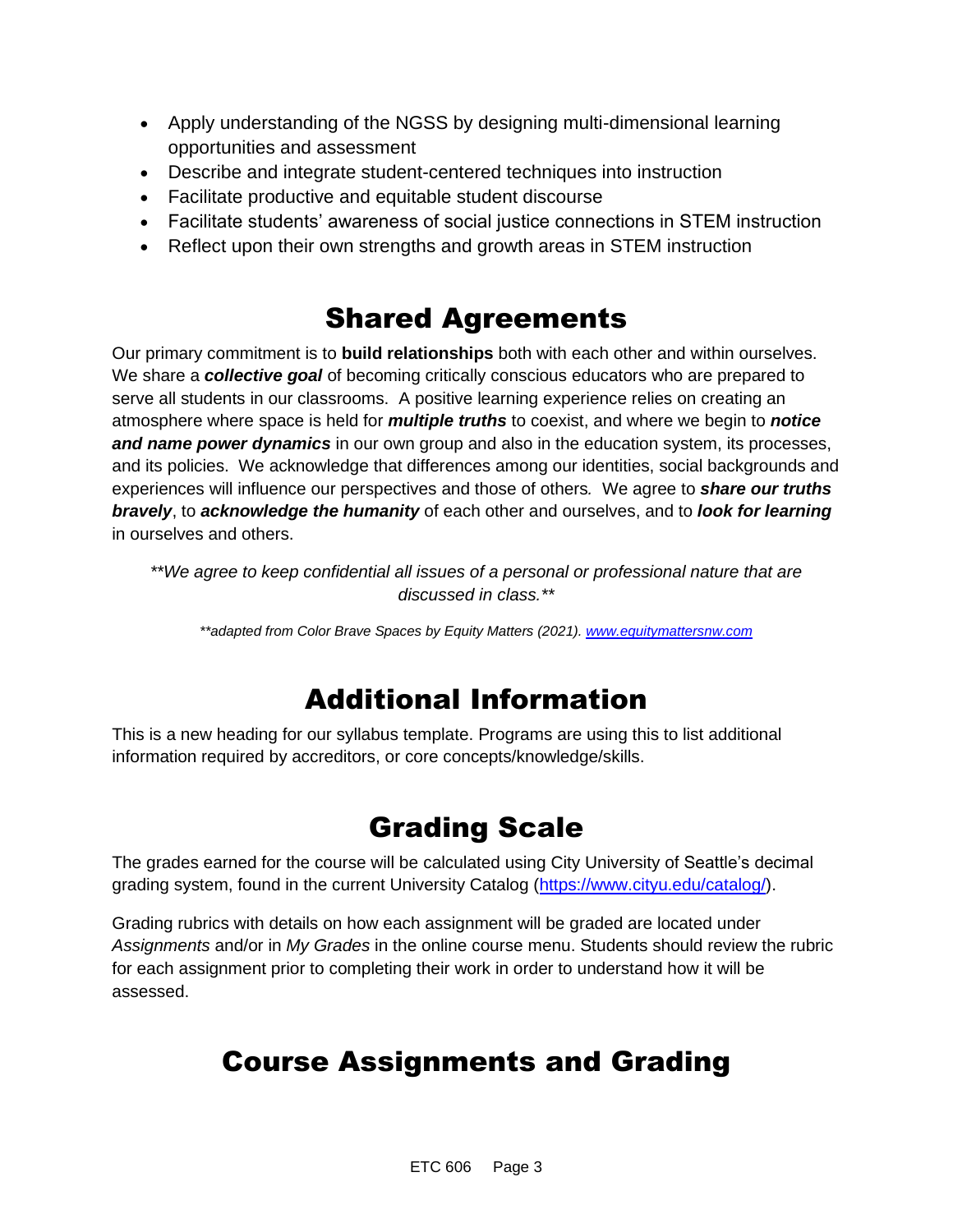### STEM Integrated Project (40% of Final Grade)

Small groups of candidates engage in a hands-on investigation related to a current, real world problem in which group members express interest. The instructor approves project topics in advance. Through participation as a learner in the hands-on investigation, candidates will reflect on their successes and challenges through the project, both to guide changes to the project for their students and for the candidate's own personal growth as a STEM educator.

### STEM Unit Plan (40% of Final Grade)

Candidates create a thematic unit that integrates STEM experiences with literacy and/or math for a grade level of the candidate's choice. Regardless of the relative emphasis of STEM, literacy, and/or math within the unit, appropriate STEM methodologies should be explicitly included (e.g. disaggregating vocabulary instruction, how/why questioning emphasis, inquiry/discovery learning, science and engineering practices/cross-cutting concepts, etc.). Social justice and equity should also be explicit within the plan (e.g. including phenomena with social justice implications, discussing social justice implications, equitable discourse, historical bias in how scientific discoveries are described, disaggregate vocabulary instruction, awareness of bias in selecting examples/metaphors, etc.)

### Participation, Engagement, and Essential Dispositions (20% of Final Grade)

Candidates should participate and engage in all classwork, including required assignments, class discussions, activities, and instructor-determined assignments. Candidates should work to meet essential dispositions criteria not only in the field, but also in their coursework, whether online or in person

### Course Policies

Participation will be graded based on engagement in class discussions and activities (both online and mixed modes). Online-only courses will be determined via active engagement in weekly discussion boards or other interactive opportunities provided by the instructor. Mixed mode courses will be determined based on presence in class and engagement with content and peers both within and outside of face-to-face class sessions.

# University Policies

You are responsible for understanding and adhering to all of City University of Seattle's academic policies. The most current versions of these policies can be found in the University Catalog that is linked from the CityU Web site.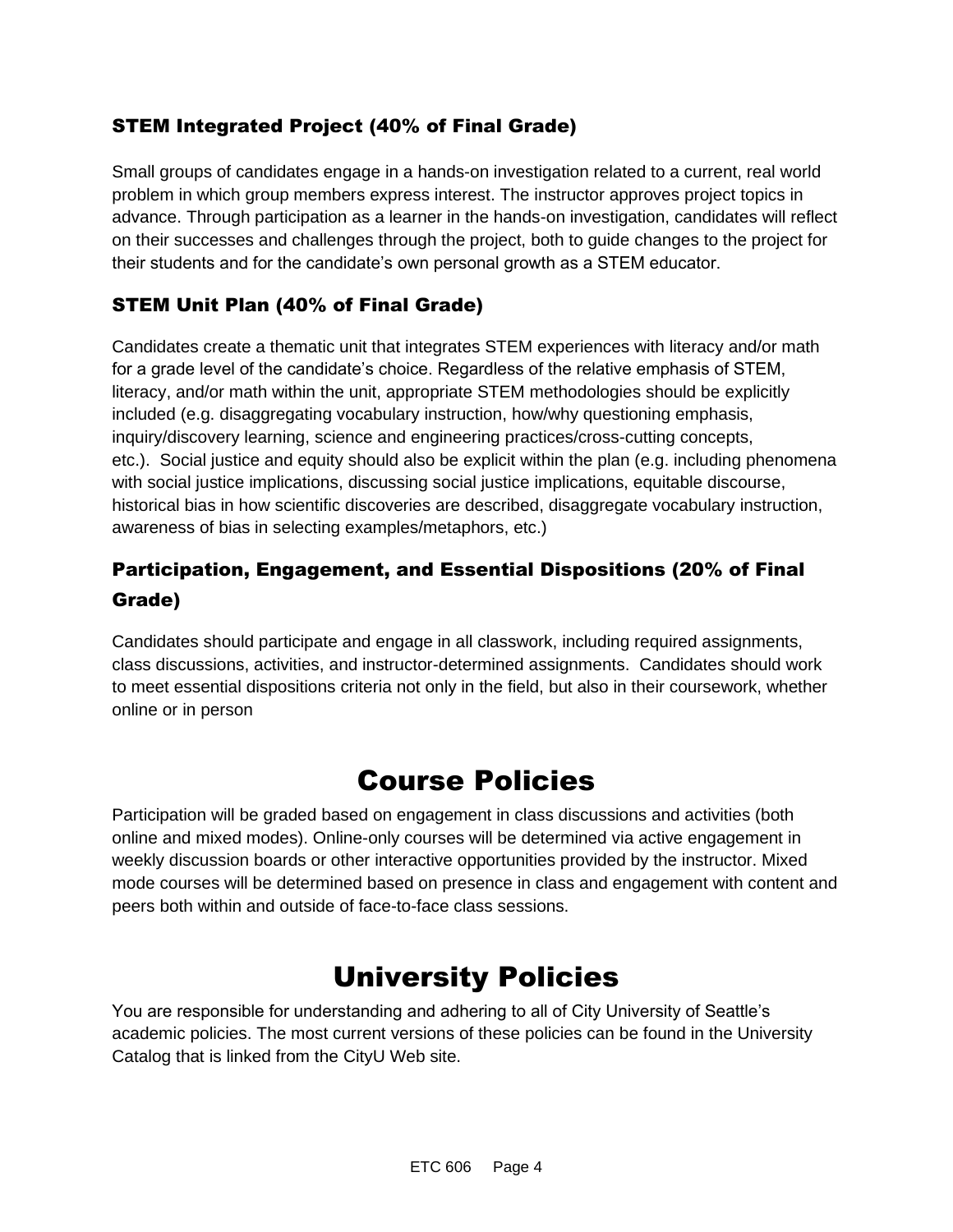### Antidiscrimination

City University of Seattle and its staff and faculty are committed to supporting our students. We value equity, diversity, and inclusion as a way of life as well as the educational opportunities it provides. City U will not tolerate any form of discrimination based on race, color, ethnicity, sexual orientation, gender identification, socioeconomic status, or religious values. If you have experienced any discrimination based on any of the above, we encourage you to report this to the University. Please report this to your instructor. If you do not feel safe reporting this to your instructor, please report to the Provost or to the Vice President of Student Affairs.

### Non-Discrimination & Prohibition of Sexual Misconduct

City University of Seattle adheres to all federal, state, and local civil rights laws prohibiting discrimination in employment and education. The University is committed to ensuring that the education environment is bounded by standards of mutual respect and safety and is free from discriminatory practices.

In the U.S., the University is required by Title IX of the Education Amendments of 1972 to ensure that all of its education programs and activities do not discriminate on the basis of sex/gender. Sex includes sex, sex stereotypes, gender identity, gender expression, sexual orientation, and pregnancy or parenting status. Sexual harassment, sexual assault, dating and domestic violence, and stalking are forms of sex discrimination, which are prohibited under Title IX and by City University of Seattle policy. City University of Seattle also prohibits retaliation against any person opposing discrimination or participating in any discrimination investigation or complaint process internal or external to the institution. Questions regarding Title IX, including its application and/or concerns about noncompliance, should be directed to the Title IX Coordinator. For a complete copy of the policy or for more information, visit [https://my.cityu.edu/titleix](https://nam11.safelinks.protection.outlook.com/?url=https%3A%2F%2Fmy.cityu.edu%2Ftitleix&data=04%7C01%7Claker%40cityu.edu%7Cbc558c70c10340dbaa2408d9172365a0%7Cb3fa96d9f5154662add763d854e39e63%7C1%7C0%7C637566263054321964%7CUnknown%7CTWFpbGZsb3d8eyJWIjoiMC4wLjAwMDAiLCJQIjoiV2luMzIiLCJBTiI6Ik1haWwiLCJXVCI6Mn0%3D%7C1000&sdata=GX0hgfxN2OMKFTKjD04gqvwwyU44mfnCmEdCtsEzab0%3D&reserved=0) or contact the Title IX Coordinator.

In Canada, in compliance with the British Columbia Human Rights Code, the Alberta Human Rights Act, WorksafeBC, and the Workers' Compensation Board of Alberta, the University believes that its environment should at all times be supportive and respectful of the dignity and self-esteem of individuals. Discrimination, harassment and bullying conduct, whether through person-to-person behaviour or via electronic communications such as email or social media is not acceptable and will not be tolerated. As an educational institution, it is our responsibility to cultivate an environment of excellence, equity, mutual respect and to recognize the value and potential of every individual. The University will take all necessary steps to meet or exceed the requirements of the law to prevent discrimination, harassment and bullying. The Respectful Workplace Policy for the prevention of discrimination, harassment and bullying policy and procedure can be found at [https://www.cityu.edu/discover-cityu/about-cityu/](https://nam11.safelinks.protection.outlook.com/?url=https%3A%2F%2Fwww.cityu.edu%2Fdiscover-cityu%2Fabout-cityu%2F&data=04%7C01%7Claker%40cityu.edu%7Cbc558c70c10340dbaa2408d9172365a0%7Cb3fa96d9f5154662add763d854e39e63%7C1%7C0%7C637566263054331957%7CUnknown%7CTWFpbGZsb3d8eyJWIjoiMC4wLjAwMDAiLCJQIjoiV2luMzIiLCJBTiI6Ik1haWwiLCJXVCI6Mn0%3D%7C1000&sdata=7Q6QoqwuNLfeOJPewViWSeIwRIBy%2BoqDOiP8xSHYm78%3D&reserved=0) under the Policies section or at [https://www.cityuniversity.ca/about/](https://nam11.safelinks.protection.outlook.com/?url=https%3A%2F%2Fwww.cityuniversity.ca%2Fabout%2F&data=04%7C01%7Claker%40cityu.edu%7Cbc558c70c10340dbaa2408d9172365a0%7Cb3fa96d9f5154662add763d854e39e63%7C1%7C0%7C637566263054331957%7CUnknown%7CTWFpbGZsb3d8eyJWIjoiMC4wLjAwMDAiLCJQIjoiV2luMzIiLCJBTiI6Ik1haWwiLCJXVCI6Mn0%3D%7C1000&sdata=TX6bXEiU0CC6hC1mrTnKpuJywbR06qAj7RMu8QC4RUA%3D&reserved=0) .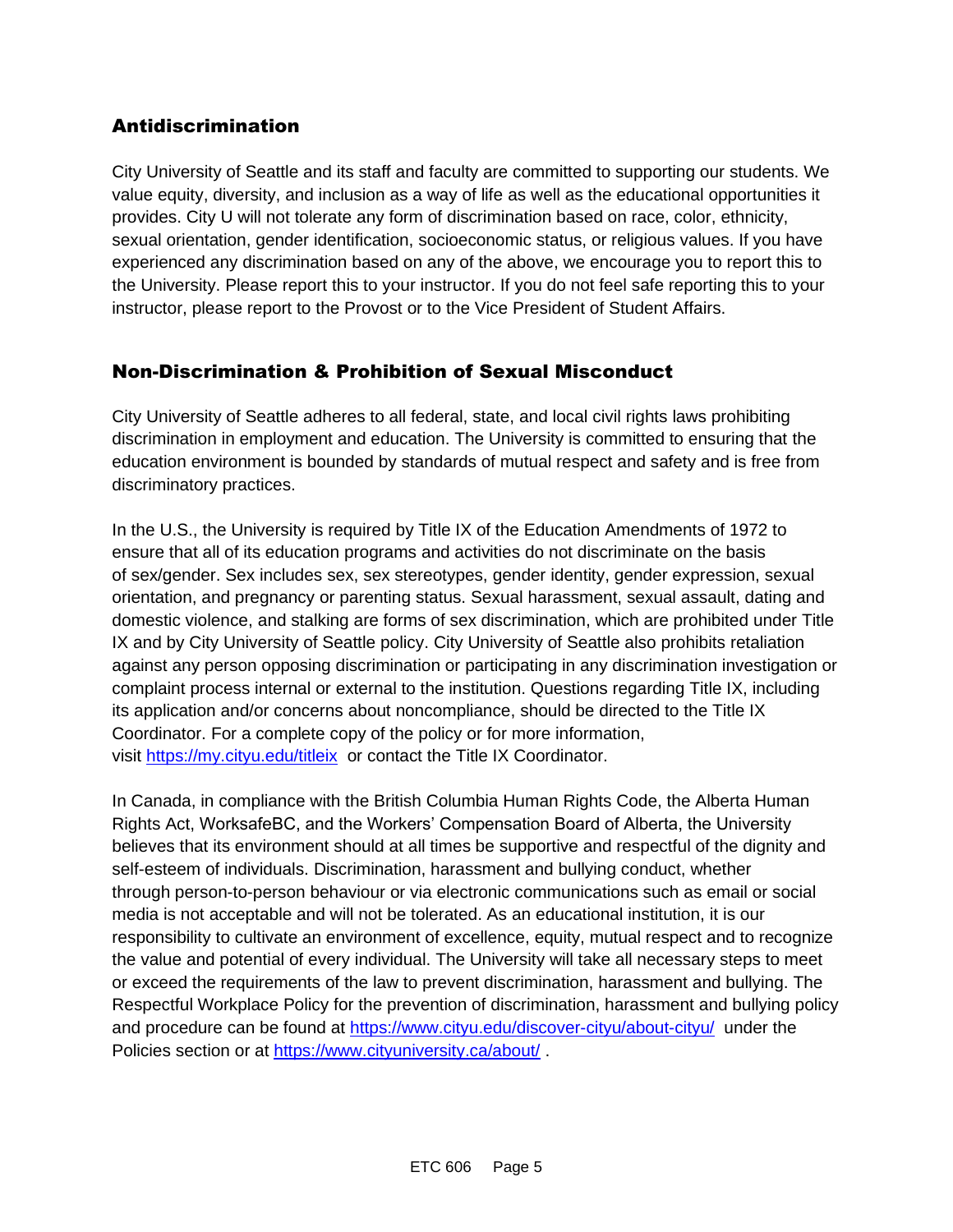### Religious Accommodations

City University of Seattle has a policy for accommodation of student absences or significant hardship due to reasons of faith or conscience, or for organized religious activities. The University's policy, including more information about how to request an accommodation, is available in the University Catalog and on the my.cityu.edu student portal. Accommodations must be requested by the 20% mark of this course (e.g. day 14 of a ten-week course, day 7 of a 5-week course) using the Religious Accommodations Request Form found on the student dashboard in the my.cityu.edu student portal.

#### Academic Integrity

Academic integrity in students requires the pursuit of scholarly activity that is free from fraud, deception and unauthorized collaboration with other individuals. Students are responsible for understanding CityU's policy on academic integrity and adhering to its standards in meeting all course requirements. A complete copy of this policy can be found in the [University Catalog](https://nam11.safelinks.protection.outlook.com/?url=http%3A%2F%2Fwww.cityu.edu%2Fcatalog%2F&data=04%7C01%7Claker%40cityu.edu%7Cbc558c70c10340dbaa2408d9172365a0%7Cb3fa96d9f5154662add763d854e39e63%7C1%7C0%7C637566263054341952%7CUnknown%7CTWFpbGZsb3d8eyJWIjoiMC4wLjAwMDAiLCJQIjoiV2luMzIiLCJBTiI6Ik1haWwiLCJXVCI6Mn0%3D%7C1000&sdata=aL6fsSyLtVzJgdrlE9PtZXb%2F3H6wCdrvPcw4zOoEYTI%3D&reserved=0) in the section titled *Academic Integrity Policy* under *Student Rights & Responsibilities*.

#### **Attendance**

Students taking courses in any format at the University are expected to be diligent in their studies and to attend class regularly. Regular class attendance is important in achieving learning outcomes in the course and may be a valid consideration in determining the final grade. For classes where a physical presence is required, a student has attended if they are present at any time during the class session. For online classes, a student has attended if they have posted or submitted an assignment. A complete copy of this policy can be found in the [University Catalog](https://nam11.safelinks.protection.outlook.com/?url=http%3A%2F%2Fwww.cityu.edu%2Fcatalog%2F&data=04%7C01%7Claker%40cityu.edu%7Cbc558c70c10340dbaa2408d9172365a0%7Cb3fa96d9f5154662add763d854e39e63%7C1%7C0%7C637566263054341952%7CUnknown%7CTWFpbGZsb3d8eyJWIjoiMC4wLjAwMDAiLCJQIjoiV2luMzIiLCJBTiI6Ik1haWwiLCJXVCI6Mn0%3D%7C1000&sdata=aL6fsSyLtVzJgdrlE9PtZXb%2F3H6wCdrvPcw4zOoEYTI%3D&reserved=0) in the section titled *Attendance* under *Student Rights & Responsibilities*.

### Final Assignments Due Date

Final assignments for each class at CityU must be due on or before the final date of the course as indicated in the university's course information system. Due dates that extend beyond the final date of the course may negatively impact tuition funding for students.

### Support Services

#### Disability Services Accommodations Statement